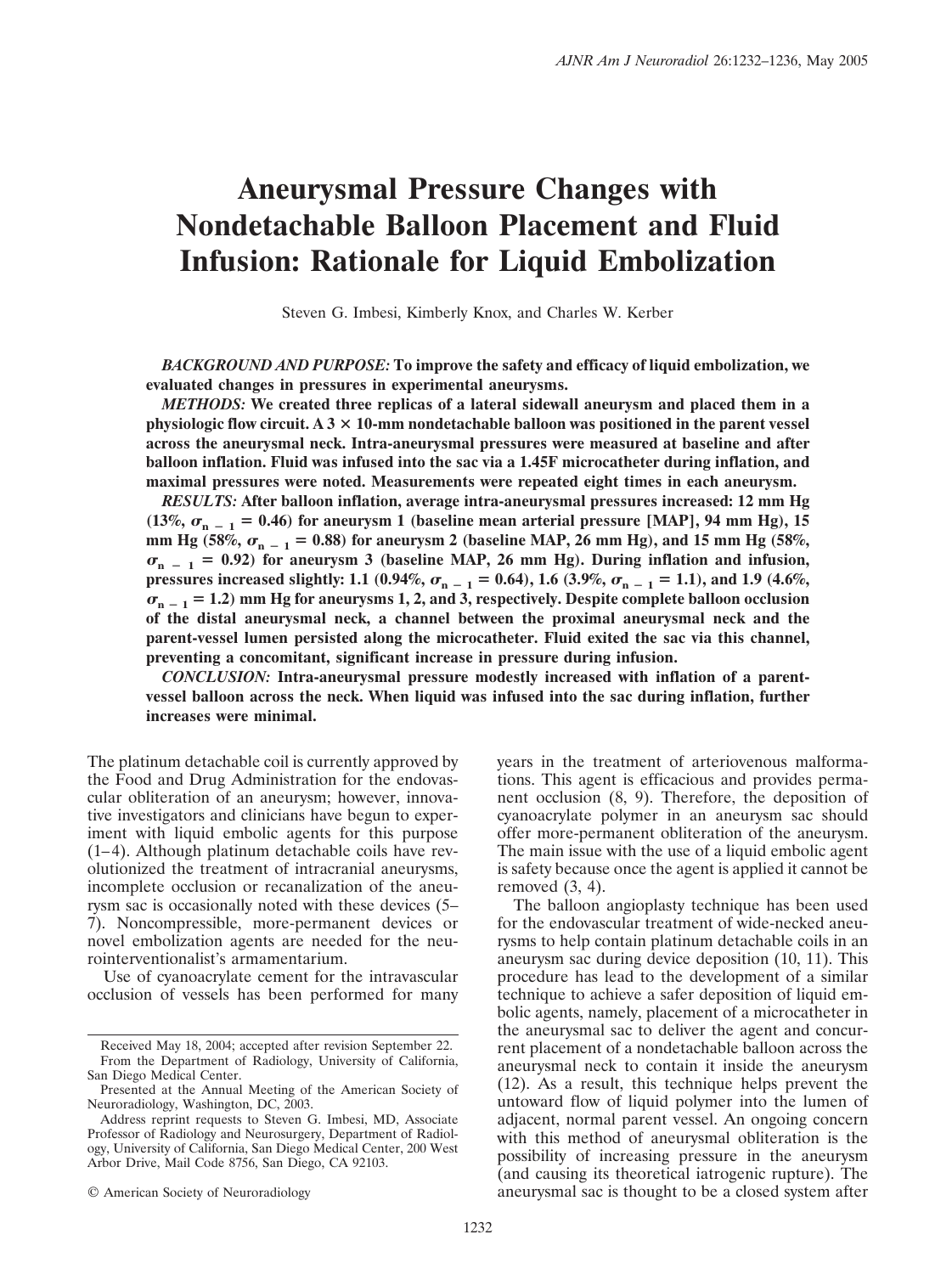

Fig 1. Clear, elastic, silicone replica of a lateral sidewall aneurysm.

*A*, A needle is inserted through the dome, with its tip in the sac to measure intra-aneurysmal pressure. A microcatheter is positioned with its tip in the lumen of the aneurysm. A nondetachable silicone balloon placed in the parent vessel across the aneurysmal neck is inflated, with the use of dyed fluid for visualization.

*B*, Infusion of dyed fluid into the aneurysm sac via the microcatheter during balloon inflation.

*C*, Infused fluid exits the aneurysmal sac along a channel created by the microcatheter between the nondetachable balloon and the wall of the parent vessel; fluid collects in the lumen of the proximal parent vessel.

complete balloon inflation across the neck is achieved. Therefore, the subsequent infusion of liquid into the closed space of the aneurysmal sac would increase the pressure in the sac.

## **Methods**

We created three identical, clear, elastic, silicone replicas of a lateral side-wall aneurysm in the laboratory from a single vascular cast by using the lost wax technique. Details of this process were described previously (13, 14). The diameter of the aneurysmal sac measured 10 mm, and its neck was 5 mm wide. The replicas were placed in a circuit of pulsatile, clear, non-Newtonian fluid that mimicked the rheologic properties of blood (15, 16). A blood pump (model 1421; Harvard Apparatus Corp, Natick, MA) cycling at one pulse per second provided fluid flow. This flow was adjusted to replicate human physiologic flow profiles, velocities, and volumes. Using a flowmeter (square wave electromagnetic flowmeter; Carolina Medical Electronics, Inc., King, NC), we constructed flow profiles with 40% forward flow during diastole compared with flow during systole. Polyvinyl alcohol particles were placed in the flowing fluid, and their distance traveled over time was measured to calculate flow velocities. Fluid volume was measured in a graduated cylinder over time to determine the flow volume. We standardized the flow volumes at 280 mL/min (0.0047 L/s) and peak systolic velocities of 80 cm/s (0.80 m/s). These parameters were chosen to mimic those found in the normal human intracranial arteries in the anterior circulation (17).

A 25-gauge needle was inserted through the aneurysmal dome and attached to a pressure monitor (model 414, dual pressure Option 21; Tektronix, Beaverton, OR) by means of a fluid-electrical transducer. A 1.45F microcatheter was placed with its tip in the aneurysmal sac. A  $3 \times 10$ -mm nondetachable balloon was positioned in the adjacent parent vessel across the aneurysmal neck (Fig 1A). Because the nondetachable balloon was inflated to completely occlude the parent vessel, a bypass channel of fluid flow was incorporated into the system to prevent pressure from building up in the parent vessel after balloon inflation; this system was similar to normal collateral vascular anatomy. We opacified the fluid with isobaric dye to aid visualization and infused it into the aneurysm sac via the microcatheter, as also into the nondetachable balloon (Fig 1B). Changes in pressure were recorded by using the monitor, and

images were obtained by using a mini-DV digital video at shutter speeds of up to 1/30th of a second. Baseline intraaneurysmal pressures were measured. The balloon was then inflated to occlude the parent vessel, and intra-aneurysmal pressures were again recorded. Last, fluid was infused into the aneurysm sac at a rate of 0.5 mL/minute while the balloon remained inflated; maximal pressures were identified. Of note, this fluid infusion rate was arbitrarily chosen to mimic the presumed general infusion rate of a liquid embolic agent during aneurysmal embolization. The rate was selected to be slow enough for excellent control of deposition of the agent yet allow for a relatively short total treatment time. That is, for an aneurysm 1 cm in diameter (luminal volume,  $0.39 \text{ cm}^3$ ) the total embolization time was approximately 1 minute. For aneurysm 1, baseline pressures were set at a mean arterial pressure (MAP) of 94 mm Hg to replicate the normal human physiologic condition. For aneurysm 2, baseline arterial pressures were lowered to a MAP of 26 mm Hg to maximize the sensitivity of the pressure monitor by reducing the scale so that any miniscule changes in pressure could be identified. To confirm the results at this lower level, the measurements were recorded in aneurysm 3, which had a baseline MAP of 26 mm Hg. All measurements were repeated eight times in each of the three aneurysms. Using the difference in MAPs between the baseline pressure and the pressure after inflation or after inflation with infusion, we calculated the average pressure increase and the standard deviation  $(\sigma_{n-1})$ .

#### **Results**

Tables 1–3 list the pressure measurements obtained in each of the three aneurysms at baseline, after balloon inflation across the aneurysmal neck, and during fluid infusion into the aneurysm sac. In addition, they list the change in pressure before and after balloon inflation and before and after infusion during balloon inflation. After balloon inflation, intra-aneurysmal pressures increased. Values were as follows: for aneurysm 1, 12 mm Hg ( $\sigma_{n-1}$  = 0.46), a 13% increase; for aneurysm 2, 15 mm Hg ( $\sigma_{n-1}$  = 0.88), a 58% increase; and for aneurysm 3, 15 mm Hg  $(\sigma_{n-1} = 0.92)$ , a 58% increase. During concurrent balloon inflation and infusion of fluid, the intra-an-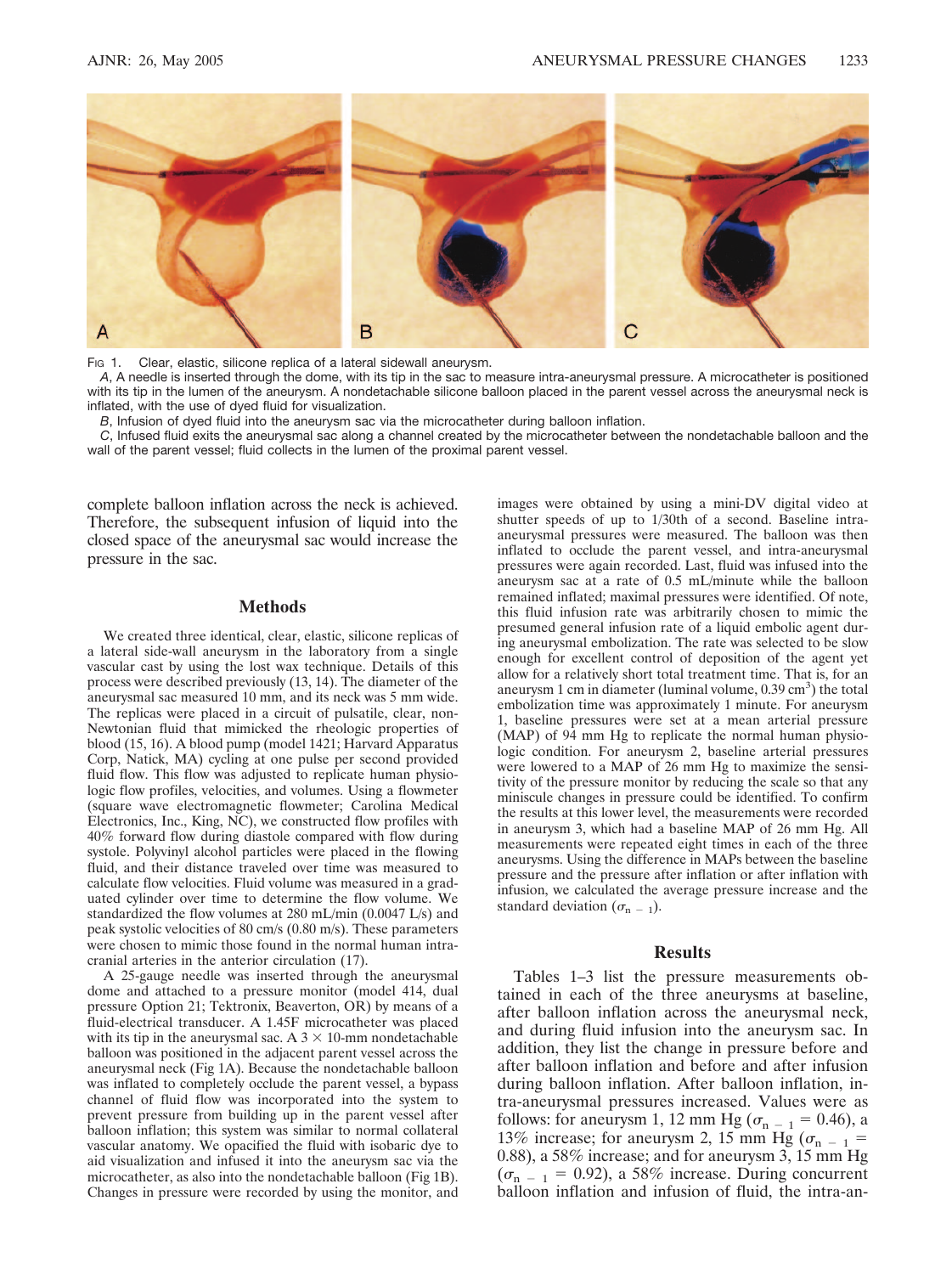**TABLE 1: Physiologic pressure measurements in aneurysm 1**

|    |                                        |       | Change                          |                                       |  |
|----|----------------------------------------|-------|---------------------------------|---------------------------------------|--|
|    | Balloon<br>Baseline Inflation Infusion | Fluid | Balloon Inflation<br>- Baseline | Fluid Infusion<br>- Balloon Inflation |  |
| 94 | 106                                    | 107   | 12                              | 1                                     |  |
| 94 | 107                                    | 107   | 13                              | $\theta$                              |  |
| 93 | 106                                    | 107   | 13                              | 1                                     |  |
| 94 | 106                                    | 107   | 12                              | 1                                     |  |
| 94 | 106                                    | 108   | 12                              | 2                                     |  |
| 94 | 106                                    | 108   | 12                              | 2                                     |  |
| 95 | 107                                    | 108   | 12                              | 1                                     |  |
| 94 | 106                                    | 107   | 12                              | 1                                     |  |

Note.—Data are MAPs in units of millimeters of mercury .

**TABLE 2: Low pressure measurements in aneurysm 2**

|    |                                        |       | Change                          |                                       |  |
|----|----------------------------------------|-------|---------------------------------|---------------------------------------|--|
|    | Balloon<br>Baseline Inflation Infusion | Fluid | Balloon Inflation<br>- Baseline | Fluid Infusion<br>- Balloon Inflation |  |
| 26 | 41                                     | 43    | 15                              | 2                                     |  |
| 26 | 40                                     | 41    | 14                              | 1                                     |  |
| 26 | 42                                     | 43    | 16                              | 1                                     |  |
| 26 | 40                                     | 44    | 14                              | 4                                     |  |
| 26 | 42                                     | 43    | 16                              | 1                                     |  |
| 25 | 41                                     | 42    | 16                              | 1                                     |  |
| 26 | 41                                     | 43    | 15                              | 2                                     |  |
| 26 | 42                                     | 43    | 16                              |                                       |  |

Note.—Data are MAPs in units of millimeters of mercury.

**TABLE 3: Low pressure measurements in aneurysm 3**

|    |                                        |       | Change                          |                                       |  |
|----|----------------------------------------|-------|---------------------------------|---------------------------------------|--|
|    | Balloon<br>Baseline Inflation Infusion | Fluid | Balloon Inflation<br>- Baseline | Fluid Infusion<br>- Balloon Inflation |  |
| 26 | 41                                     | 45    | 15                              | 4                                     |  |
| 26 | 41                                     | 43    | 15                              | 2                                     |  |
| 25 | 41                                     | 43    | 16                              | 2                                     |  |
| 26 | 41                                     | 43    | 15                              | 2                                     |  |
| 26 | 41                                     | 42    | 15                              | 1                                     |  |
| 26 | 40                                     | 43    | 14                              | 3                                     |  |
| 26 | 43                                     | 43    | 17                              | $\theta$                              |  |
| 26 | 42                                     | 43    | 16                              |                                       |  |

Note.—Data are MAPs in units of millimeters of mercury.

eurysmal pressures further increased, but only slightly. The average additional increase were as follows: for aneurysm 1, 1.1 mm Hg ( $\sigma_{n-1} = 0.64$ ), a 0.94% increase; for aneurysm 2, 1.6 mm Hg ( $\sigma_{n-1}$  = 1.1), a 3.9% increase; and for aneurysm 3, 1.9 mm Hg  $(\sigma_{n-1} = 1.2)$ , a 4.6% increase.

Although the inflated balloon completely occluded the distal neck of the aneurysm, a channel between the proximal aneurysmal neck and the lumen of parent vessel persisted along the course of the microcatheter between the inflated balloon and the wall of the parent vessel. During the infusion, fluid could exit the aneurysmal sac via this channel, and its egress prevented a concomitant, significant elevation in intraaneurysmal pressure during the infusion (Fig 1C).

#### **Discussion**

At present, the endovascular treatment of intracranial aneurysms is somewhat limited. The only device currently approved in the United States is the platinum detachable coil. Incomplete occlusion or recanalization of the aneurysm is occasionally noted with this device, usually in aneurysms with a wide-neck or in those with a large lumen. Noncompressible, morepermanent devices or novel embolization agents are needed for the neurointerventionalist's armamentarium In addition, because these liquid agents cannot be removed once applied, a safe method of deposition must be developed. Liquid embolic agents could be safely deposited into an aneurysm sac in conjunction with a device to protect the parent vessel and prevent unwanted dissemination of embolic material into the normal cerebral vasculature. Silicone nondetachable balloons have been used to protect the parent vessel when wide-necked aneurysms are occluded with platinum coils and when coil prolapse into the adjacent parent vessel is a concern. A similar technique should also enable the safe deposition of a liquid embolic agent; however, this method may be feasible only with placement of a balloon across the aneurysm neck, inflated to complete occlusion of the parent vessel. This is because of the Bernoulli effect produced when the balloon is only partially occlusive. With partial balloon inflation, the flow velocity in the patent but narrowed remaining vascular lumen must increase to maintain a stable flow rate (i.e., volume per unit time). The development of this increased flow velocity with only partial balloon inflation may increase the likelihood for polymer extravasation and thus be detrimental in terms of the safe deposition of a liquid embolic agent. Therefore, maximal safety is achieved when the balloon is inflated to the point of occluding the lumen of the parent vessel. However, with this configuration and a microcatheter simultaneously positioned with its tip in the aneurysmal sac, intraaneurysmal pressure can potentially increase during the deposition of a liquid embolic agent if the sac becomes a closed system when the nondetachable balloon is inflated across the aneurysmal neck.

To mimic human physiologic parameters, the baseline intravascular MAP was initially set at approximately 94 mm Hg. When the nondetachable balloon placed across the neck was inflated to the point of complete parent-vessel occlusion, intra-aneurysmal pressures increased modestly. The average pressure increase was 12 mm Hg with a standard deviation of 0.46 (aneurysm 1). Inspection of the individual measurements, as well as this small standard deviation, confirmed the reproducibility of the measured values. Although this was not an expected finding, it showed that intra-aneurysmal pressure does modestly increase during the balloon angioplasty technique. As this technique is now routinely and safely performed during in vivo coil occlusion of wide-necked aneurysms, patients appear to tolerate this modest increase well (18). The infusion of fluid into the aneurysmal sac during balloon inflation only minimally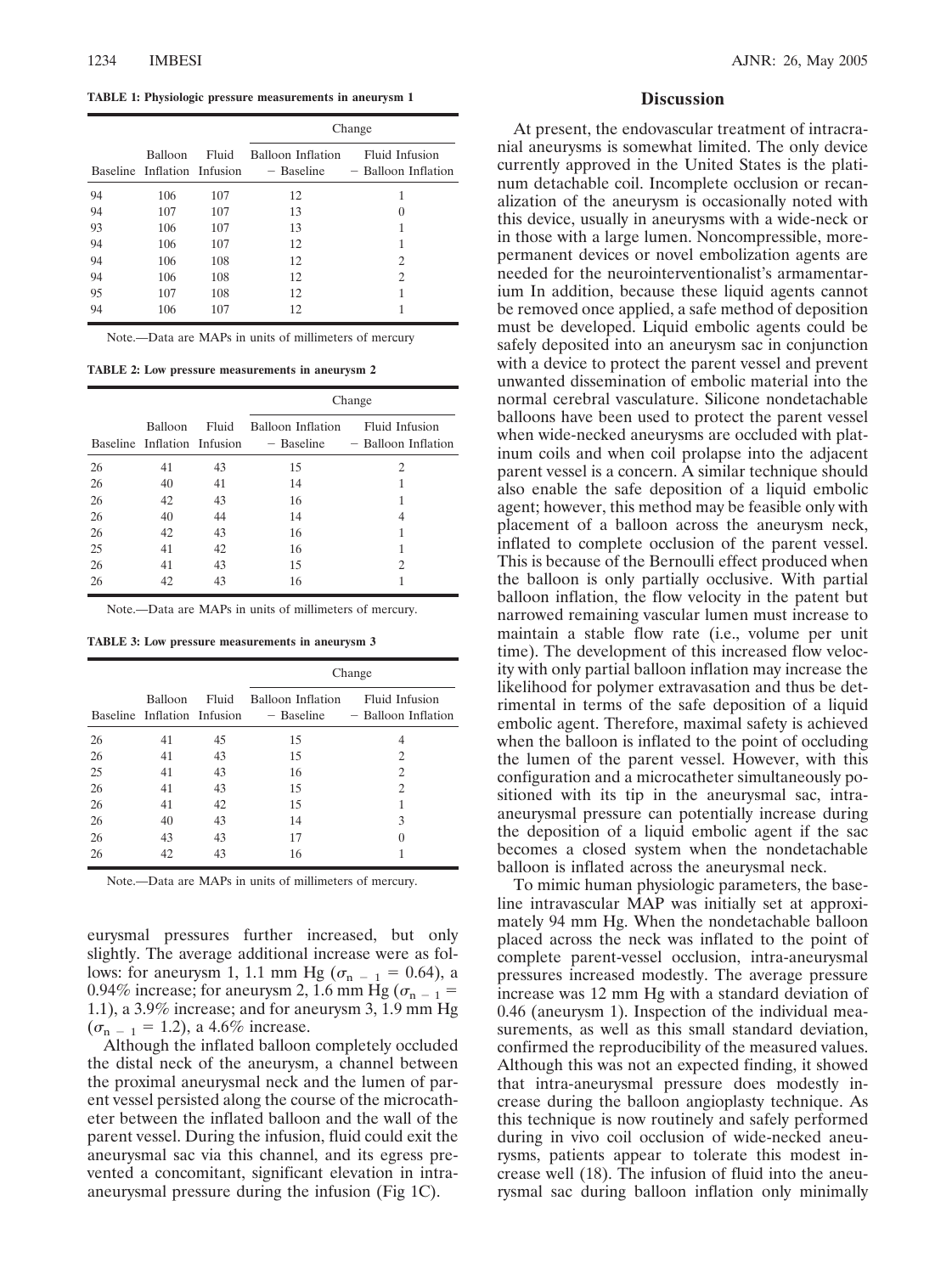increased the intra-aneurysmal pressures. The average increase was 1.1 mm Hg with a standard deviation of 0.64. Inspection of the individual measurements and small standard deviation once again confirmed the reproducibility of the measured values. This, too, was an unexpected but welcome finding because this minimal pressure should also be well tolerated in vivo, and it further confirms the potential feasibility of the balloon angioplasty technique for the intraaneurysmal deposition of a liquid embolic agent to achieve aneurysmal occlusion.

To be certain that small pressure changes were not being identified, given the large range of the pressure monitor at physiologic levels, the experiments were repeated at a lower pressure level. To maximize the sensitivity of the pressure monitor, the scale was reduced, which resulted in widening of the individual pressure values across the range of the apparatus. This set of measurements was also repeated in an additional aneurysm to confirm the validity and reproducibility of the results. For these measurements, the baseline intravascular MAP was set at approximately 26 mm Hg. When the balloon placed across the aneurysmal neck was inflated to completely occlude the parent vessel, intra-aneurysmal pressures modestly increased. The average increases were 15 mm Hg with a standard deviation of 0.88 for aneurysm 2 and 15 mm Hg with a standard deviation of 0.92 for aneurysm 3. The infusion of fluid into the sac during balloon inflation only minimally increased the intra-aneurysmal pressures, even at this more sensitive pressure level. The average increases were 1.6 mm Hg with a standard deviation of 1.1 for aneurysm 2 and 1.9 mm Hg with a standard deviation of 1.2 for aneurysm 3. Inspection of the individual measurements and these small standard deviations confirmed the reproducibility of the measured values, and the similar results between the two models further validated the experiments. Although this measurement was not physiologic, it was more sensitive to changes in intra-aneurysmal pressure during the infusion of fluid into the aneurysm sac with associated occlusion of the parent vessel, and it further confirmed the potential feasibility of the balloon angioplasty technique for occluding aneurysms by using a liquid embolic agent.

Of interest, the reason for the lack of pressure increase was that, with this occlusion technique, balloon inflation across the aneurysmal neck to the point of occluding the parent vessel does cause the aneurysmal sac to become a closed system. The infusion of opacified fluid through the microcatheter and subsequently into the aneurysmal sac allowed for detailed visualization of the course of events after infusion. The fluid that exited the aneurysm sac, traversed the adjacent nondetachable balloon, and collected in the lumen of the proximal parent vessel. The microcatheter interposed between the inflated nondetachable balloon and the adjacent wall of the parent vessel created a patent channel that passed along the path of the microcatheter from the aneurysmal sac, through the proximal aneurysm neck, and into the lumen of

the parent vessel. During the infusion, fluid was able to exit the sac via this channel, and that egress prevented a concomitant, significant elevation in intraaneurysmal pressure during the infusion.

Although other types of balloons were not tested, only the nondetachable silicone balloons are currently used in vivo with the balloon angioplasty technique. Therefore, this observed phenomenon may have been due to the inherent low compliance of the silicone balloons.

This technique does have two potential complications with in vivo use. With the prescribed technique, the nondetachable balloon in the parent vessel is in direct contact with the deposited liquid embolic agent (presumably cyanoacrylate polymer), and it may become affixed to the embolic agent as it polymerizes. However, silicone should not adhere to cyanoacrylate polymer, and this has been our experience in the laboratory, although this could be a theoretical concern in vivo. In addition, as in all cerebral embolization procedures, diligent observation of the liquid agent is mandatory during infusion because after the aneurysm is filled, the liquid agent could pass along the channel created by the microcatheter between the wall of the parent vessel and the nondetachable balloon, resulting in unwanted extravasation and occlusion of the normal, proximal parent vessel. Last, pressures were measured at an infusion rate of only 0.5 mL/min. Although injections at substantially higher rates are not likely to be performed (as they would decrease control of the deposition of liquid embolic agent), a faster rate may overwhelm the capacity for fluid to egress from the aneurysmal sac and potentially result in increased intra-aneurysmal pressure.

# **Conclusion**

Use of laboratory-created vascular models with precise physiologic flow parameters allows for the development of improved neuroendovascular treatment paradigms, specifically the design of safer and more-permanent aneurysm embolization techniques for this often-lethal disease. Intra-aneurysmal pressure modestly increased with parent-vessel balloon inflation across the aneurysm neck; however, clinical practice of this technique has not resulted in significant morbidity or mortality. Of note, further pressure elevation with concurrent intra-aneurysmal liquid infusion during balloon inflation across the aneurysm neck was minimal.

## **References**

- 1. Eskridge JM, Song JK. **Endovascular embolization of 150 basilar tip aneurysms with Guglielmi detachable coils: results of the Food and Drug Administration multicenter clinical trial.** *J Neurosurg* 1998;89:81– 86
- 2. Suh DC, Kim KS, Lim SM, et al. **Technical feasibility of embolizing aneurysms with glue (N-butyl 2-cyanoacrylate): experimental study in rabbits.** *AJNR Am J Neuroradiol* 2003;24:1532–1539
- 3. Raymond J, Salazkin I, Georganos S, et al. **Endovascular treatment of experimental wide neck aneurysms: comparison of results using coils or cyanoacrylate with the assistance of an aneurysm neck bridge device.** *AJNR Am J Neuroradiol* 2002;23:1710 –1716